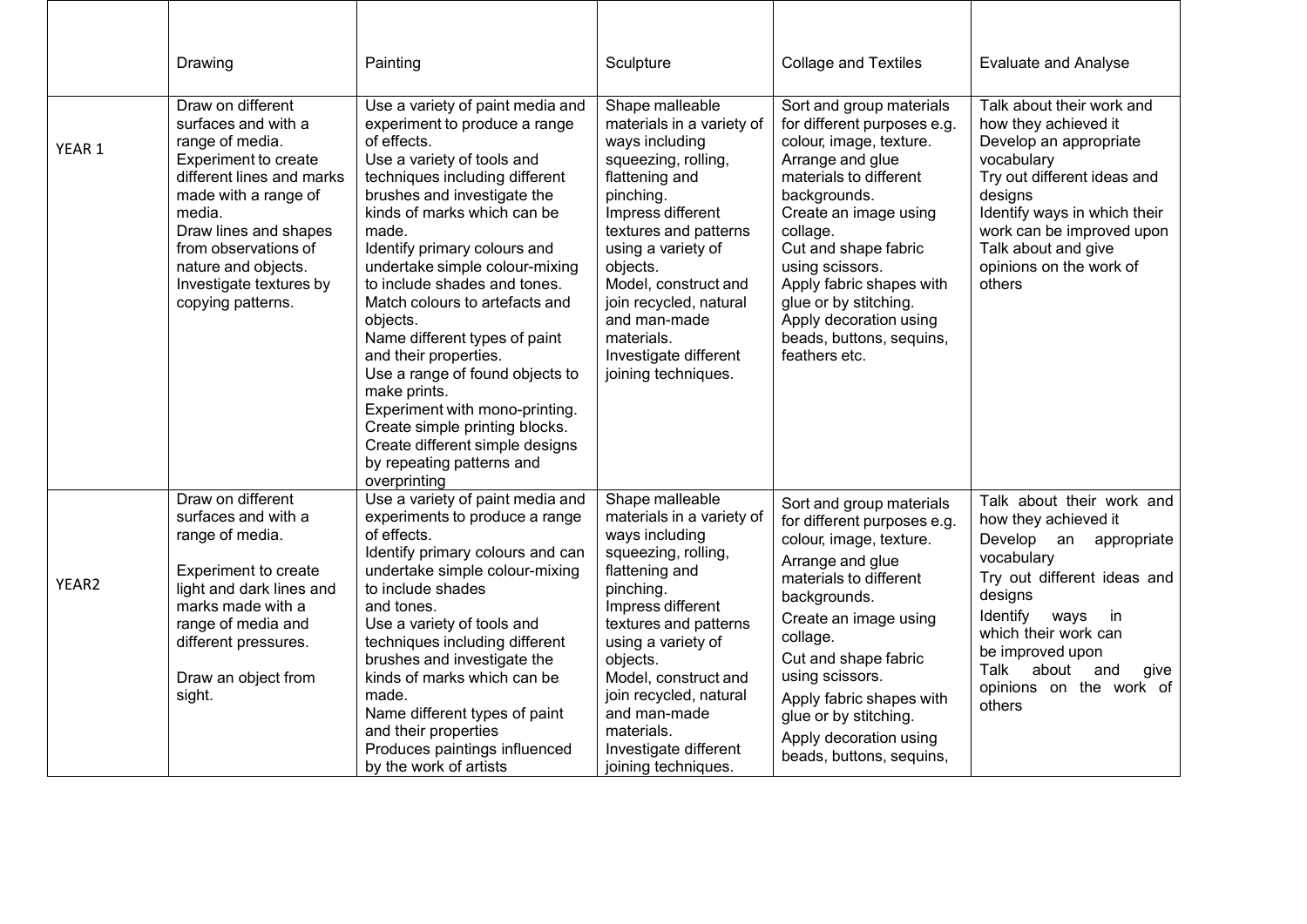|                   |                                                                                                                                                                                                                                                                                                                                                                                                                                                                                                                                |                                                                                                                                                                                                                                                                                                                                                                                                                                                                                                                                                                                                                                                                                                                                                                                                                 |                                                                                                                                                                                                                                                                                                       | feathers etc.                                                                                                                                                                                                                                                                                                                                              |                                                                                                                                                                                                                                                                                                                                                                                                                                                                                                                                                                                            |
|-------------------|--------------------------------------------------------------------------------------------------------------------------------------------------------------------------------------------------------------------------------------------------------------------------------------------------------------------------------------------------------------------------------------------------------------------------------------------------------------------------------------------------------------------------------|-----------------------------------------------------------------------------------------------------------------------------------------------------------------------------------------------------------------------------------------------------------------------------------------------------------------------------------------------------------------------------------------------------------------------------------------------------------------------------------------------------------------------------------------------------------------------------------------------------------------------------------------------------------------------------------------------------------------------------------------------------------------------------------------------------------------|-------------------------------------------------------------------------------------------------------------------------------------------------------------------------------------------------------------------------------------------------------------------------------------------------------|------------------------------------------------------------------------------------------------------------------------------------------------------------------------------------------------------------------------------------------------------------------------------------------------------------------------------------------------------------|--------------------------------------------------------------------------------------------------------------------------------------------------------------------------------------------------------------------------------------------------------------------------------------------------------------------------------------------------------------------------------------------------------------------------------------------------------------------------------------------------------------------------------------------------------------------------------------------|
|                   | Drawing                                                                                                                                                                                                                                                                                                                                                                                                                                                                                                                        | Painting                                                                                                                                                                                                                                                                                                                                                                                                                                                                                                                                                                                                                                                                                                                                                                                                        | Sculpture                                                                                                                                                                                                                                                                                             | <b>Collage and Textiles</b>                                                                                                                                                                                                                                                                                                                                | <b>Evaluate and Analyse</b>                                                                                                                                                                                                                                                                                                                                                                                                                                                                                                                                                                |
| YEAR <sub>3</sub> | Develop close<br>observation skills,<br>including using view<br>finders.<br>Make marks and lines<br>with a wide range of<br>drawing implements<br>including graphite<br>pencils (5B-5H).<br>Using different grades of<br>pencil and other<br>implements to create<br>lines, draw different<br>shapes and forms and to<br>produce variations in<br>tone.<br>Exploring ways in which<br>surface detail can be<br>added to drawings<br>through applying<br>different patterns and<br>textures, including<br>shading and hatching. | Create imaginative work from a<br>variety of sources e.g.<br>observational drawing, themes,<br>inspirational works of art.<br>Create different effects and<br>textures using a range of<br>techniques and paints.<br>Extend knowledge of colour<br>theory, in particular tints, tones<br>and shades.<br>Use colour to create<br>atmosphere and to show the<br>effect of light.<br>Develop an awareness of<br>composition, scale and<br>proportion in their paintings.<br>Know about great artists<br>Know how art reflects our<br>history<br>Creating printing blocks using a<br>relief or impressed method.<br>Use initial sketchbook ideas to<br>create motifs that are made into<br>printing blocks and stencils.<br>Create different printing effects<br>by using repeating patterns and<br>block rotation. | Plan and design<br>sculptures from<br>observation or<br>imagination using<br>sketchbook ideas.<br>Use recycled, natural<br>and man-made<br>materials to create<br>sculptures including<br>clay and cardboard.<br>Develop skills in using<br>clay including relief<br>tiles, modelling and<br>joining. | Use a range of textile<br>techniques such as<br>weaving to create different<br>textural effects.<br>Create 3-D structures<br>from different textiles.<br>Develop skills in using<br>tools to manipulate textiles<br>through stitching, cutting,<br>joining;<br>Apply a range of<br>decorative finishes to<br>provide detail and to<br>enhance the textile. | Try out different ideas and<br>designs in their<br>sketchbooks and identify<br>ways in which their work<br>can be improved upon<br>Decide on the best design<br>from their sketchbook and<br>use this to inform future<br>work<br>Use their sketchbook to<br>record their own work and<br>to include ideas and work of<br>other artists (this can<br>include photographs,<br>pictures of other works of<br>art, examples of different<br>media and techniques)<br>Use their sketchbooks to<br>experiment with using<br>different media and practice<br>different skills and<br>techniques. |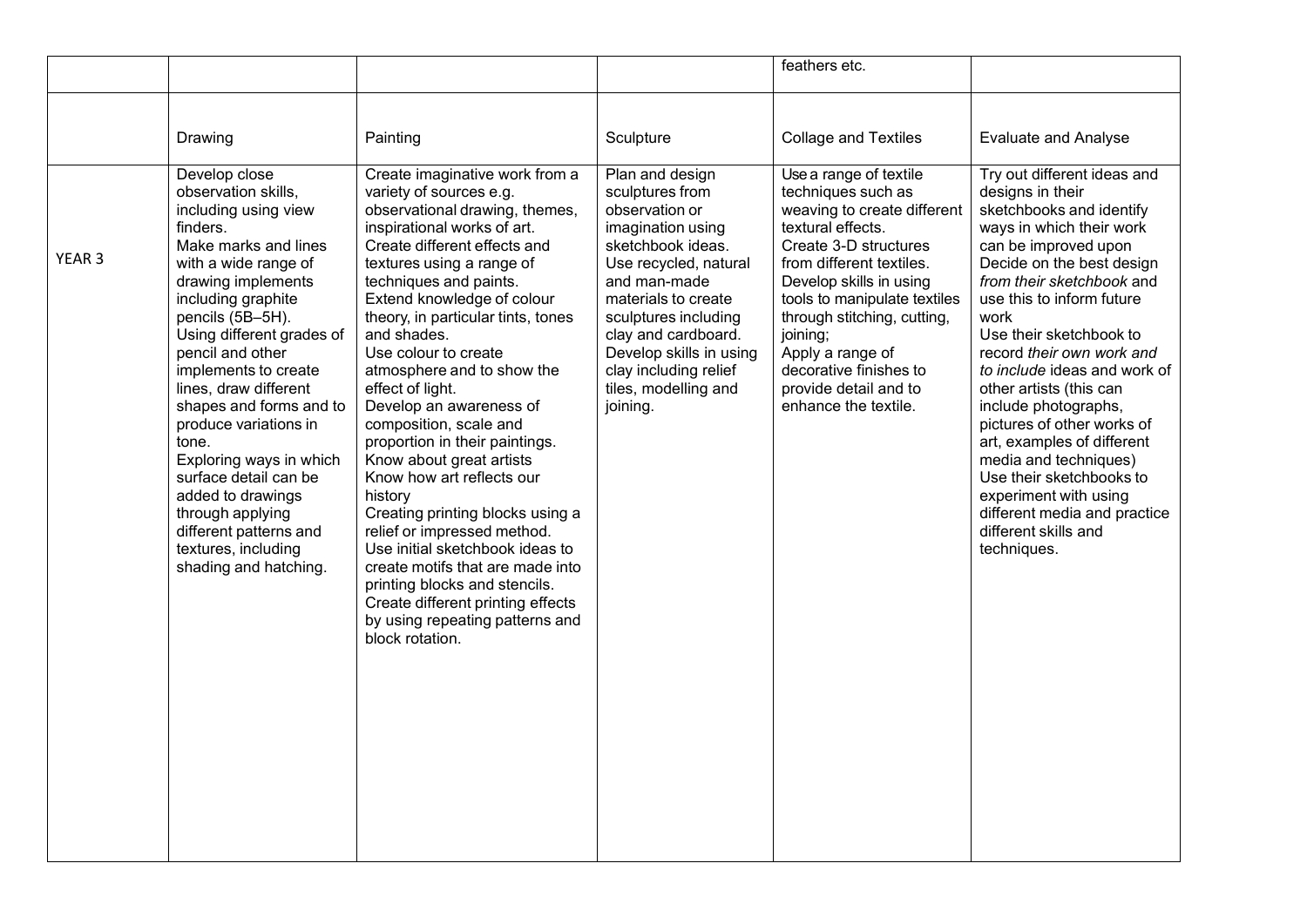|        | Drawing                                                                                                                                                                                                                                                                                                                                                                                                                                                                                                                               | Painting                                                                                                                                                                                                                                                                                                                                                                                                                                                                                                                                                                                                                                                                                                                                                                                                                                                                                                                                                                                                                               | Sculpture                                                                                                                                                                                                               | <b>Collage and Textiles</b>                                                                                                                                                                                                                                                                                                                                                                                                                                                                                                                                     | <b>Evaluate and Analyse</b>                                                                                                                                                                                                                                                                                                                                                                                                                                                                                                                                                           |
|--------|---------------------------------------------------------------------------------------------------------------------------------------------------------------------------------------------------------------------------------------------------------------------------------------------------------------------------------------------------------------------------------------------------------------------------------------------------------------------------------------------------------------------------------------|----------------------------------------------------------------------------------------------------------------------------------------------------------------------------------------------------------------------------------------------------------------------------------------------------------------------------------------------------------------------------------------------------------------------------------------------------------------------------------------------------------------------------------------------------------------------------------------------------------------------------------------------------------------------------------------------------------------------------------------------------------------------------------------------------------------------------------------------------------------------------------------------------------------------------------------------------------------------------------------------------------------------------------------|-------------------------------------------------------------------------------------------------------------------------------------------------------------------------------------------------------------------------|-----------------------------------------------------------------------------------------------------------------------------------------------------------------------------------------------------------------------------------------------------------------------------------------------------------------------------------------------------------------------------------------------------------------------------------------------------------------------------------------------------------------------------------------------------------------|---------------------------------------------------------------------------------------------------------------------------------------------------------------------------------------------------------------------------------------------------------------------------------------------------------------------------------------------------------------------------------------------------------------------------------------------------------------------------------------------------------------------------------------------------------------------------------------|
| YEAR 4 | Make marks and lines<br>with a wide range of<br>drawing implements<br>including: graphite<br>pencils (5B-5H),<br>charcoal, colouring<br>pencils, wax crayons,<br>pastels (chalk & oil) and<br>pens.<br>Use different grades of<br>pencil and other<br>implements to create<br>lines, draw different<br>shapes and forms and to<br>produce variations in<br>tone.<br>Explore ways in which<br>surface detail can be<br>added to drawings<br>through applying<br>different patterns and<br>textures, including<br>shading and hatching. | Create imaginative work from a<br>variety of sources e.g.<br>observational drawing, themes,<br>inspirational works of art.<br>Create different effects and<br>textures using a range of<br>techniques and paints, including<br>blocking in colour and creating<br>washes.<br>Develop an awareness of<br>composition, scale and<br>proportion in their paintings.<br>Use simple perspective in their<br>work using a single focal point<br>and horizon.<br>Create imaginative work from a<br>variety of sources e.g.<br>observational drawing, themes,<br>inspirational works of art.<br>Develop a painting from a<br>drawing, including sketchbook<br>ideas.<br>Create different effects and<br>textures using a range of<br>techniques and paints.<br>Extend knowledge of colour<br>theory to complementary and<br>contrasting colours.<br>Develop an awareness of<br>composition, scale and<br>proportion in their paintings.<br>Create different printing effects<br>by using: repeating patterns,<br>rotation and colour overlays. | Plan and design<br>sculptures from<br>observation or<br>imagination using<br>sketchbook ideas.<br>Using recycled, natural<br>and man-made<br>materials create<br>sculptures including<br>cardboard and papier-<br>mâché | Use collage as a means<br>of expression from<br>sketchbook ideas.<br>Experiment with a range<br>of collage techniques<br>such as: tearing,<br>overlapping and layering<br>to create images and<br>textures.<br>Add collage to a painted,<br>printed or drawn<br>background.<br>Use a range of textile<br>techniques such as<br>stitching to create<br>different textural effects.<br>Use tools to manipulate<br>textiles through stitching,<br>cutting, joining.<br>Apply a range of<br>decorative finishes to<br>provide detail and to<br>enhance the textile. | Try out different ideas and<br>designs in their<br>sketchbooks and identify<br>ways in which their work<br>can be improved upon<br>Decide on the best design<br>from their sketchbook and<br>use this to inform future<br>work<br>Use sketchbook to record<br>their own work and to<br><i>include</i> ideas and work of<br>other artists (this can<br>include photographs,<br>pictures of other works of<br>art, examples of different<br>media and techniques)<br>Use sketchbooks to<br>experiment with using<br>different media and practice<br>different skills and<br>techniques. |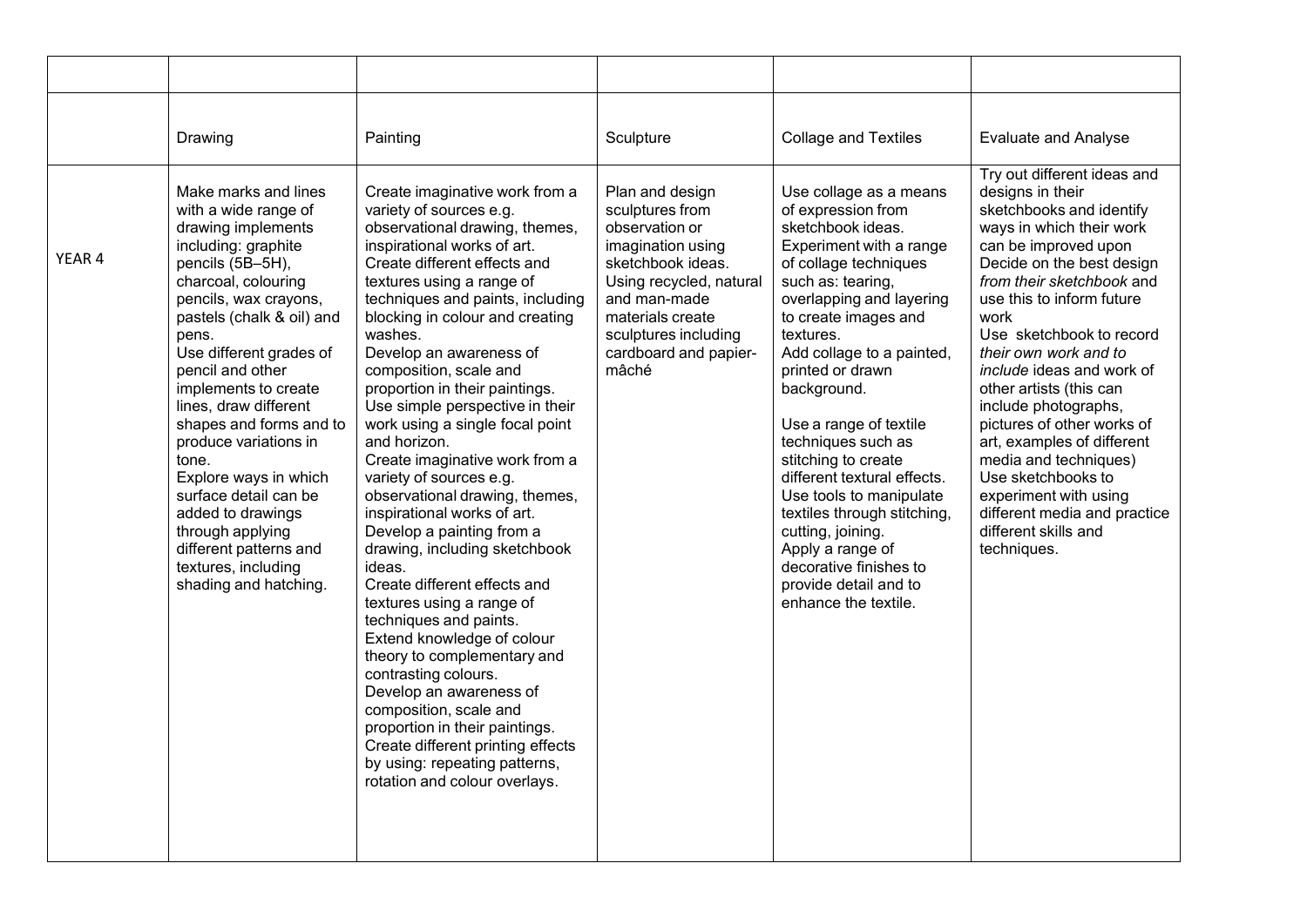|                   | Drawing                                                                                                                                                                                                                                                                                                                                                                                                                                                                                                             | Painting                                                                                                                                                                                                                                                                                                                                                                                                                                                                                                                                                                                                                                                                                                                                 | Sculpture                                                                                                                                                                                                                                                                                                                             | <b>Collage and Textiles</b>                                                                                                                                                                                                                                                                               | <b>Evaluate and Analyse</b>                                                                                                                                                                                                                                                                                                                                                                                                                                                                                                                                                                                                                                                                                                                          |
|-------------------|---------------------------------------------------------------------------------------------------------------------------------------------------------------------------------------------------------------------------------------------------------------------------------------------------------------------------------------------------------------------------------------------------------------------------------------------------------------------------------------------------------------------|------------------------------------------------------------------------------------------------------------------------------------------------------------------------------------------------------------------------------------------------------------------------------------------------------------------------------------------------------------------------------------------------------------------------------------------------------------------------------------------------------------------------------------------------------------------------------------------------------------------------------------------------------------------------------------------------------------------------------------------|---------------------------------------------------------------------------------------------------------------------------------------------------------------------------------------------------------------------------------------------------------------------------------------------------------------------------------------|-----------------------------------------------------------------------------------------------------------------------------------------------------------------------------------------------------------------------------------------------------------------------------------------------------------|------------------------------------------------------------------------------------------------------------------------------------------------------------------------------------------------------------------------------------------------------------------------------------------------------------------------------------------------------------------------------------------------------------------------------------------------------------------------------------------------------------------------------------------------------------------------------------------------------------------------------------------------------------------------------------------------------------------------------------------------------|
| YEAR <sub>5</sub> | Use sketchbooks to<br>collect and record visual<br>information and ideas<br>from different sources.<br>Work from a variety of<br>sources including<br>observation, photographs<br>and digital images.<br>Make marks and lines<br>with a wide range of<br>drawing implements<br>including colouring<br>pencils, wax crayons,<br>pastels (chalk & oil) and<br>fine line pens.<br>surface detail is added to<br>drawings through<br>applying different<br>patterns and textures,<br>including shading and<br>hatching. | Create imaginative work from a<br>variety of sources such as<br>observational drawings and<br>inspirational works of art.<br>Develop a painting from a<br>drawing, including sketchbook<br>ideas.<br>Extend their knowledge of<br>colour theory through mixing<br>primary and secondary colours,<br>tints, tones and shades.<br>Have an awareness of<br>composition, scale and<br>proportion in their paintings.<br>Create different effects and<br>textures using a range of<br>techniques and paints.<br>Know about great artists and<br>understand the historical and<br>cultural development of their art<br>forms.<br>Create prints using a relief<br>method.<br>Create printing patterns that are<br>repeated or feature overlays. | Use skills in using clay<br>including creating relief<br>tile.<br>Create patterns and<br>textures when using<br>malleable materials<br>such as clay.<br>Plan and design<br>sculptures from<br>observation or<br>imagination using<br>sketchbook ideas.<br>Use recycled, natural<br>and man-made<br>materials to create<br>sculptures. | Use a range of textile<br>techniques, including<br>weaving, to create<br>different textural effects.<br>Develop skills in using<br>tools to manipulate<br>textiles through stitching,<br>cutting, joining.<br>Apply a range of<br>decorative finishes to<br>provide detail and to<br>enhance the textile. | Reflect on their own and<br>others' work, comparing<br>ideas and methods and<br>adapting their work.<br>Describe how their work<br>might develop further.<br>Try out different ideas and<br>designs in their<br>sketchbooks and identify<br>ways in which their work<br>can be improved<br>Decide on the best design<br>from their sketchbook and<br>use this to inform future<br>work<br>Use their sketchbook to<br>record their own work and<br>to include ideas and work of<br>other artists (this can<br>include photographs,<br>pictures of other works of<br>art, examples of different<br>media and techniques)<br>Use their sketchbooks to<br>experiment with using<br>different media and<br>practising different skills<br>and techniques. |
|                   |                                                                                                                                                                                                                                                                                                                                                                                                                                                                                                                     |                                                                                                                                                                                                                                                                                                                                                                                                                                                                                                                                                                                                                                                                                                                                          |                                                                                                                                                                                                                                                                                                                                       |                                                                                                                                                                                                                                                                                                           |                                                                                                                                                                                                                                                                                                                                                                                                                                                                                                                                                                                                                                                                                                                                                      |